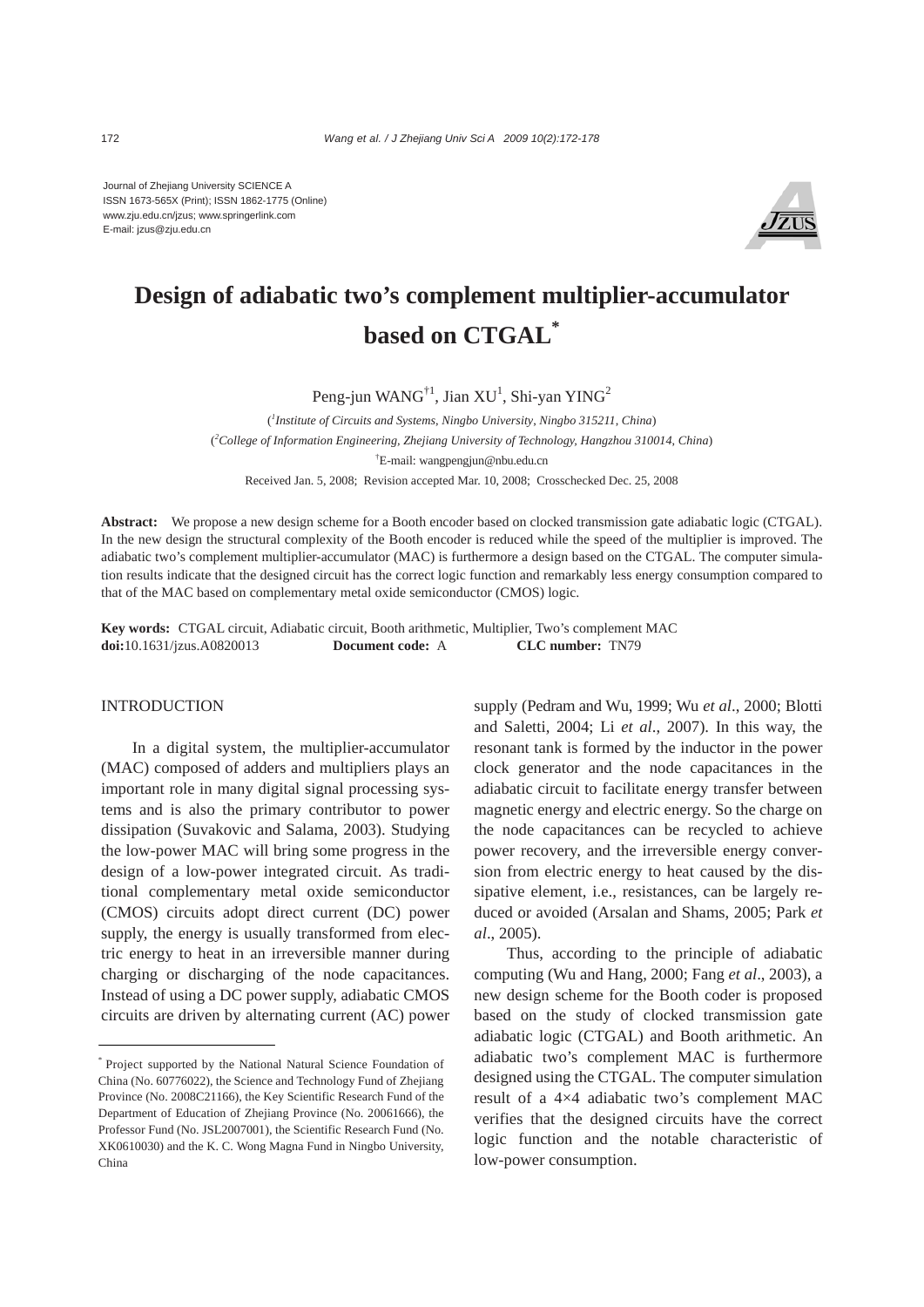## DESIGN OF CTGAL GATES

## **CTGAL circuit**

A CTGAL circuit adopts two-phase power clocks (Wang and Yu, 2006; 2007), as shown in Figs.1a and 1b, where  $\Phi$  is the power clock and  $\overline{\Phi}$  is the clock-controlled clock.  $\overline{\Phi}$  and  $\Phi$  are a pair of complement clocks.



(a) Scheme; (b) Symbol; (c) Simulation wave

One power clock is divided into six equal parts  $T_1 \sim T_6$ , as shown by the simulation waveforms in Fig.1c. The operation procedure of a CTGAL circuit is divided into two steps: (1) The sampling phase  $T_1 \sim T_3$ . The input signals *in* and  $\overline{in}$  have the same phase as the clock-controlled clock *Φ*. Two clocked NMOS (N-channel metal oxide semiconductor) transistors  $N_1$  and  $N_2$ , which are controlled by  $\overline{\Phi}$ , sample the input signals. (2) The valuing, holding and recovery phase  $T_4 \sim T_6$ . During the period  $T_4$ , when the input signals and the clock-controlled clock are all at low voltage, there must be one node floating on high-voltage  $V_{DD} - V_{TN}$  ( $V_{TN}$  is the threshold voltage of the NMOS transistor) between floating nodes *x* and *y*,

for example *x*. When  $\Phi$  rises gradually, the output node *out* is valued by the power clock. As  $N_3$  is turned on at the beginning of the evaluation, the *out* is charged by the *Φ* completely. At the same time, due to the parasitic capacitance between this floating high-voltage node and *Φ*, the voltage of the floating high-voltage node *x* can be bootstrapped to a higher level than  $V_{DD} - V_{TN}$ . Period  $T_5$  is the holding phase. During the period  $T_6$ ,  $\Phi$  decreases gradually, and the voltage of the floating high-voltage node *x* finally comes back to  $V_{DD} - V_{TN}$ . When  $P_1$  and  $P_2$  are turned off,  $N_3$  or  $N_4$  is still turned on to ensure that the charge on *out* or *out* can be completely recovered by *Φ*. So the circuit has no non-adiabatic dissipation caused by threshold value loss at the beginning of the evaluation and the end of the recovery.

## **CTGAL gates**

In order to implement the logic gates (such as the AND gate), firstly the clocked NMOS transistors (such as  $N_1$  and  $N_2$  in Fig.1a) are used to sample each input signal. Then the complementary NMOS logic blocks are used to replace the transistors  $N_3$  and  $N_4$  in the CTGAL circuit. In this way the diverse gates can be gained, such as two-input AND gate and the 2-to-1 data selector shown in Fig.2.

### ADIABATIC TWO'S COMPLEMENT MAC

Adiabatic two's complement MAC, as shown in Fig.3, consists of a multiplier and an accumulator. The multiplier is composed of a partial-product generator, a partial-product compressor and an adder (Zheng *et al*., 2004). The accumulator is an adder with feedback signals, which accumulates the results of the multiplication. In order to improve the speed of the multiplier, a new Booth encoder is proposed to generate firstly the partial-products, which can effectively reduce the number of the partial-products. Then the 4-2 compressor and Wallace tree are used to compress the partial-products, so that the number of additions can be reduced. Lastly, the Ladner-Fischer parallel prefix adder, which has less delay compared to the other parallel prefix adder, is used to obtain the sum of the multiplication results.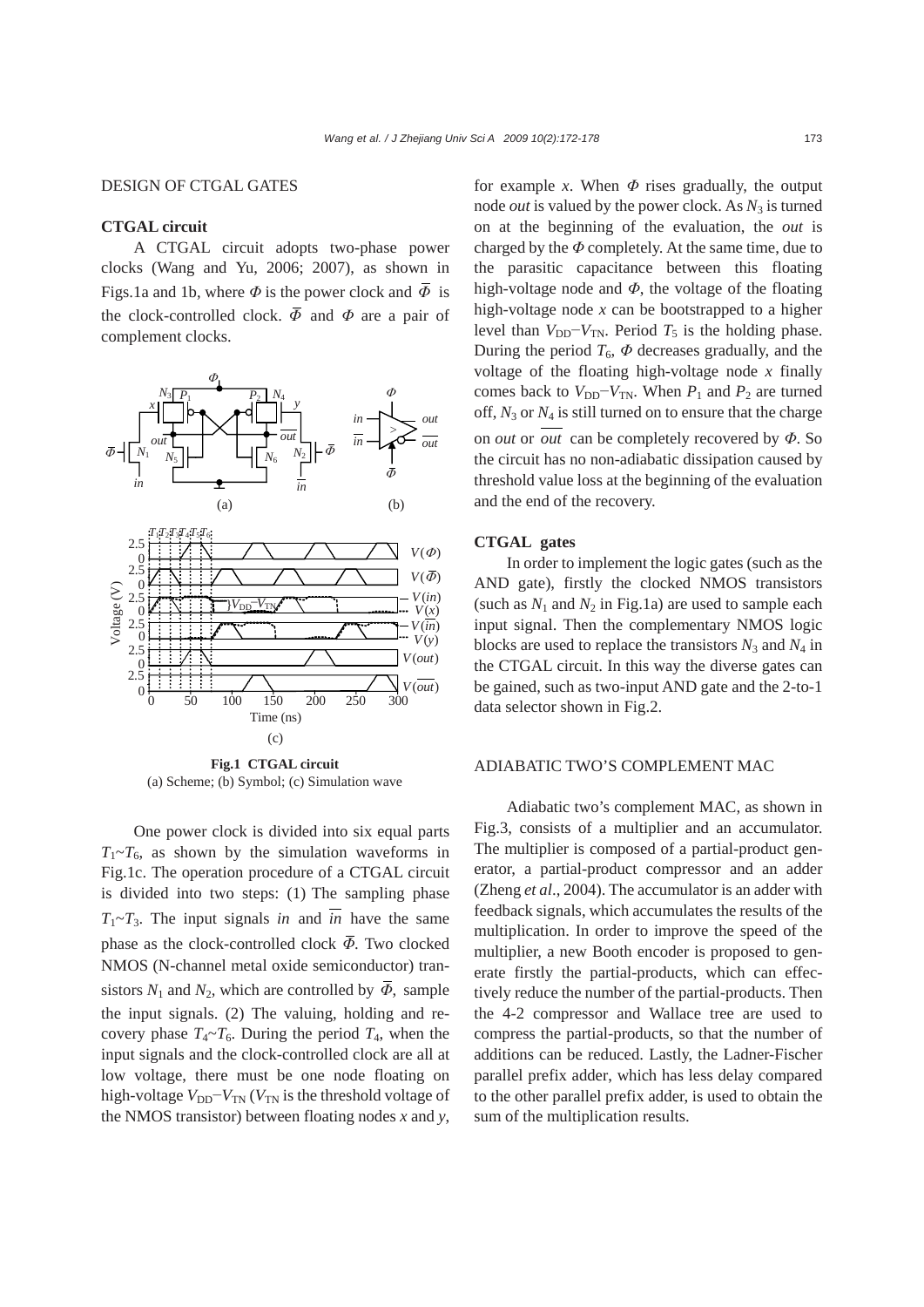

**Fig.2 CTGAL gates**  (a) AND gate; (b) 2-to-1 selector (XOR gate)



**Fig.3 Block diagram of the adiabatic MAC** 

### **New Booth encoder**

In the conventional multiplication operation, only one bit of the multiplicator is checked to generate the partial-products. The conventional partialproduct generator has a short delay time but many partial-products. For the *n*-bit multiplicator there will be *n* partial-products in the conventional multiplication operation. As the *k*-bit of the multiplicator can be checked in Booth arithmetic, only *n*/*k* partial-products are generated. So the number of the partial-products is reduced. The improved Booth arithmetic (*k*=2) can implement the two's complement multiplication. The multiplicand and multiplicator are both in the form of two's complement. And the addition and subtraction are used to obtain the partial-products. The process of generating the partial-products is shown as follows:

Step 1: Initialize the product to '0'; the multiplicand *A* and multiplicator *B* are ready.

Step 2: Add '0' at the right of the least significant bit (LSB) of the multiplicator, so the length of the multiplicator is (*n*+1)-bit.

Step 3: Three-bit data  $(B_{i+1}B_iB_{i-1})$  of the multiplicator are checked and one bit is overlapped every time from the LSB to the most significant bit (MSB).

Step 4: According to the different compounding (000~111) of the three-bit data  $(B_{i+1}B_iB_{i-1})$ , there are five operations for the partial-products: "+0", "+*A*", "−*A*", "+2*A*", "−2*A*" (+0 denotes no operation, and the partial-products remain unchanged; "+*A*" denotes adding the multiplicand *A* to the partial-products; "−*A*" denotes subtracting the multiplicand *A* from the partial-products; the rest may be deduced by analogy), as shown in Table 1. In particular, the operations "−*A*" and "−2*A*" are accomplished through adding the two's complement of *A* and 2*A*, respectively.

Step 5: The multiplicand *A* is shifted right two bits.

Step 6: Repeat Steps 3~5 *n*/2 times to obtain the partial-products.

| Input signals |                   |                   |            |                 |
|---------------|-------------------|-------------------|------------|-----------------|
| $B_{i+1}$     | $B_i$             | $B_{i-1}$         | Operations | Select signals  |
| 0             | 0                 | $\Omega$          | $+0$       | se <sub>0</sub> |
| 0             | 0                 | 1                 | $+A$       | se <sub>1</sub> |
| 0             |                   | $\theta$          | $+A$       | se <sub>1</sub> |
| 0             |                   |                   | $+2A$      | se <sub>2</sub> |
| 1             | $\mathbf{\Omega}$ | $\mathbf{\Omega}$ | $-2A$      | se <sub>2</sub> |
| 1             | $\mathbf{\Omega}$ |                   | $-A$       | se <sub>1</sub> |
| 1             |                   | $\mathcal{L}$     | $-A$       | se <sub>1</sub> |
|               |                   |                   | $+0$       | se <sub>0</sub> |

**Table 1 Booth arithmetic** 

The five operations in Step 4 are classified as three kinds: "+0", "±*A*", "±2*A*". Three select signals are needed: *se*0 selects operation "+0", *se*1 selects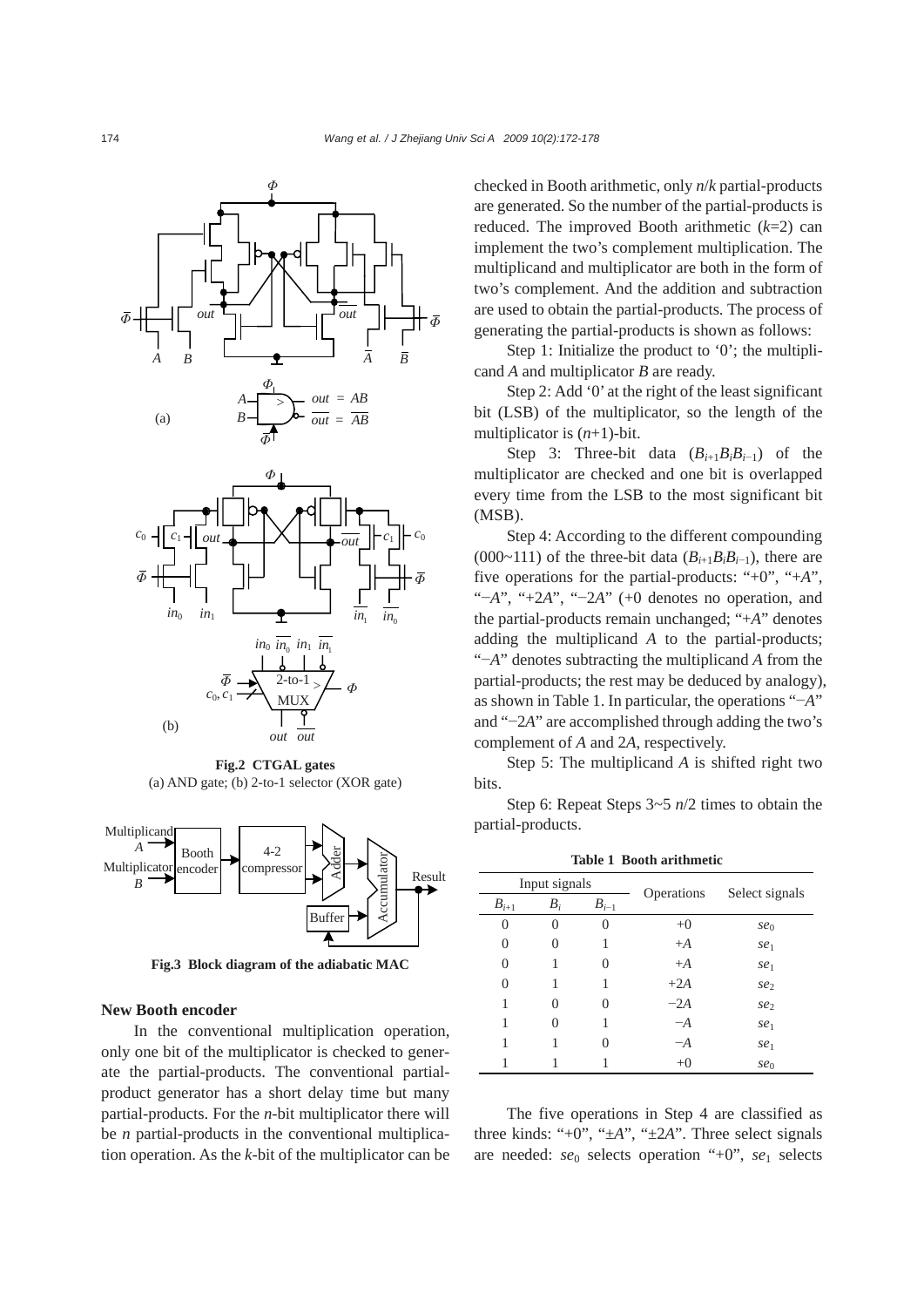operation " $\pm A$ ", and *se*<sub>2</sub> selects operation " $\pm 2A$ ". The select signals are shown as the following expressions Eqs. $(1a)$  ~ $(3b)$  by using the Karnaugh diagram:

$$
se_0 = B_{i+1}B_iB_{i-1} + \overline{B}_{i+1}\overline{B}_i\overline{B}_{i-1},
$$
 (1a)

$$
se_0 = \overline{B}_{i+1}B_{i-1} + B_{i+1}\overline{B}_i + B_i\overline{B}_{i-1},
$$
 (1b)

$$
se_1 = B_i \oplus B_{i-1},\tag{2a}
$$

$$
\overline{se_1} = B_i \overline{\oplus} B_{i-1},\tag{2b}
$$

$$
se_2 = \overline{B}_{i+1}B_iB_{i-1} + B_{i+1}\overline{B}_i\overline{B}_{i-1},
$$
 (3a)

$$
\overline{se_2} = \overline{B}_{i+1}\overline{B}_i + B_{i+1}B_{i-1} + B_i\overline{B}_{i-1}.
$$
 (3b)

From Table 1, one select signal *se*<sub>1</sub> (or *se*<sub>2</sub>) corresponds to the addition or subtraction operation at one time. If the signal *se*1 (or *se*2) is valid, which operation should be done poses a problem. According to the result of exclusive-or operation between  $B_{i+1}$ and the multiplicand, the appropriate operation can be selected.

When  $B_{i+1}$  equals '0', the addition is selected; the exclusive-or operation result of the multiplicand and  $B_{i+1}$  is the same with the multiplicand. When  $B_{i+1}$ equals '1', the subtraction is selected; the exclusive-or operation result of the multiplicand and  $B_{i+1}$  is the multiplicand's reverse code. According to this, the circuit structure of Booth encoding, as shown in Fig.4, can be obtained. The operation of adding '1' in subtraction will be finished in the following steps: partial-product compression and partial-product addition. Except for the generation circuit of the select signals, only one 3-to-1 selector and one exclusive-or gate are needed for each bit of the multiplicand. So the delay of the Booth encode equals two-stage gate delay, which is just one gate delay more than that of the AND array. But the number of partial-products generated by the Booth encode is just half that of the AND array.



**Fig.4 New Booth encoder** 

#### **Partial-product compressor**

In order to improve the addition speed of the partial-products, a 4-2 compressor is adopted to compress the partial-products (Prasad and Parhi, 2001). The improved 4-2 compressor based on CTGAL, as shown in Fig.5, has five input data  $(x_1, x_2)$ ,  $x_3$ ,  $x_4$ , and  $C_{in}$ ) and three output data (*S*, *C*, and  $C_{out}$ ). The operation of the adiabatic 4-2 compressor includes three steps, and two-phase power clocks are adopted. The output signal *C*out and the input signal *C*in have the same phase.



The 4-2 compressor shown in Fig.5 is used to obtain the sum of four 1-bit data. So for four *n*-bit data, *n* 4-2 compressors are used. The output signal *C*out of the current 4-2 compressor is directly connected to the input signal *C*in of the near high-bit 4-2 compressor. In the addition operation of four *n*-bit data, all the 4-2 compressors can start to work at the same time.

If there are more than four partial-products, a Wallace tree structure is introduced to improve the compression speed. A Wallace tree structure for eight partial-products is shown in Fig.6. Each four partialproducts are compressed using a set of 4-2 compressor. The output signals of two sets of 4-2 compressors, which are independent, are the input signals of the next 4-2 compressor. It just costs two 4-2 compressor delay to compress the eight partial-products to two data. The addition speed of the partial-products is improved effectively by using the 4-2 compressors and the Wallace tree structure.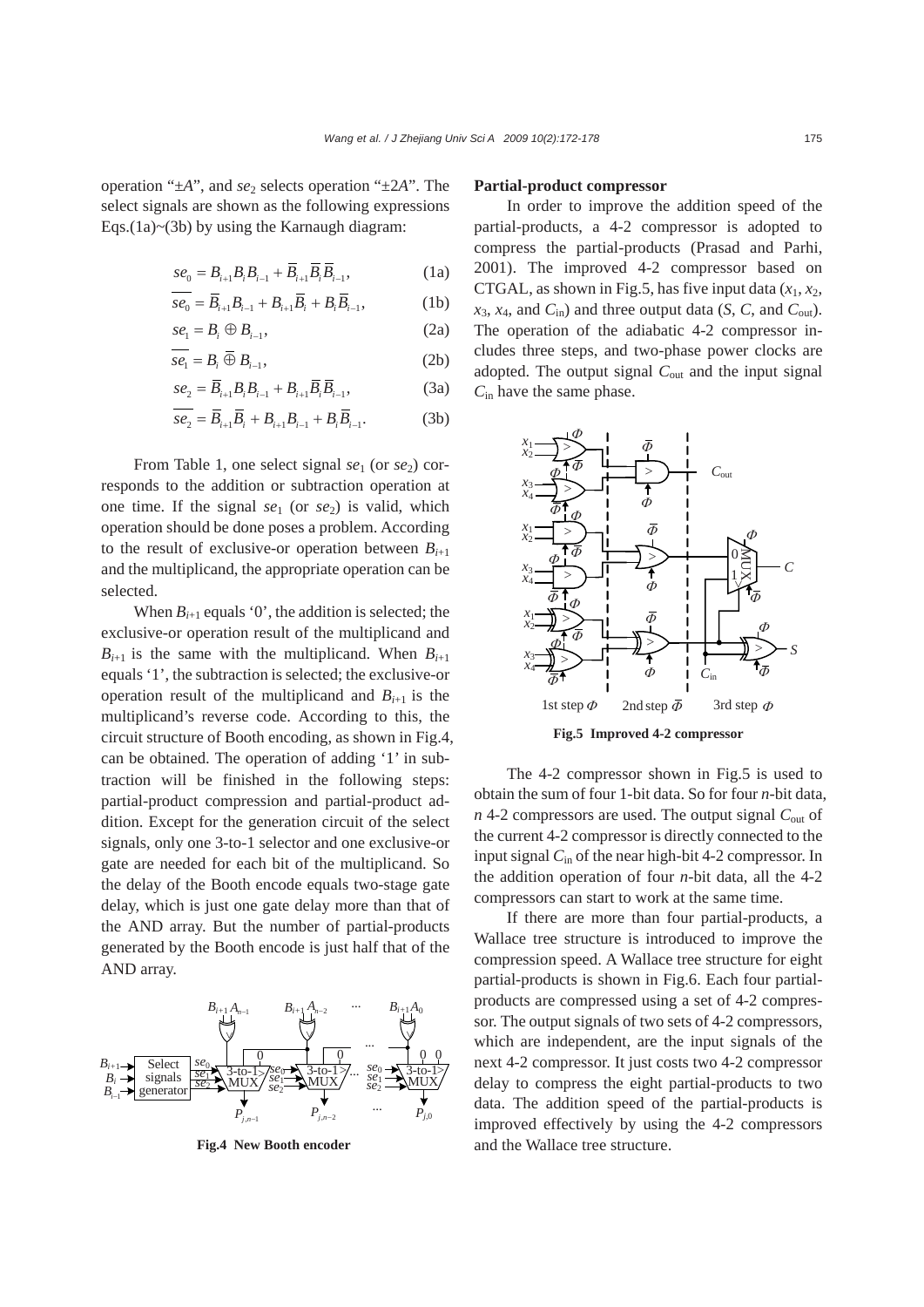

**Fig.6 Structure of the Wallace tree** 

But the outputs of the last 4-2 compressor are not the final product. For  $n \times n$  bit multiplication, two 2*n*-bit data,  $S_i$  and  $C_i$  ( $i=0, 1, ..., 2n-1$ ), are generated by using the Booth encoder and the partial-product compressor. The sum of the two 2*n*-bit data is just the final product.

## **Addition**

A Ladner-Fischer parallel prefix adder needs to obtain the sum of the two 2*n*-bit data, which are generated by the partial-product compressor (Choi and Swartzlander, 2005). The Ladner-Fischer parallel prefix adder is composed of some operator "*O*". The process of the operator "*O*" and an 8-bit adiabatic Ladner-Fischer parallel prefix adder are shown in Figs.7a and 7b, respectively. Some CTGAL buffers are needed to modify the phase in the adiabatic Ladner-Fischer parallel prefix adder.



**Fig.7 Ladner-Fischer adder**  (a) Operator "*O*"; (b) "*O*" array of the Ladner-Fischer adder

The generated signal  $g_i$  and propagated signal  $p_i$ (*i*=0, 1, …, 2*n*−1) can be obtained from the following equations:  $g_i = S_i \cdot C_i$ ,  $p_i = S_i \oplus C_i$ . The carry signals  $cc_0$ , *cc*<sub>1</sub>, …, *cc*<sub>n−1</sub> are obtained from the array of operator "*O*" shown in Fig.7b. The sum  $mac_{2n-1}...mac_0$  is achieved by using the  $p_i$  and  $cc_i$ :  $mac_0=p_0$ , *maci*=*pi*⊕*cci*−1 (*i*=1, 2, …, 2*n*−1).

For the accumulator the only difference from the ordinary adder is that the output signals of the accumulator are feedback to the input ports of the accumulator. These signals are also called the feedback signals. The output signals and the input signals should have the same phase for the correct logic function. Thus some CTGAL buffers are needed to modify the phase. In order to obtain the correct accumulating order, the input signal of the MAC should repeat several clock periods consecutively to have the same delay with the accumulator. Otherwise the new product may not have been added up to the latest accumulated value.

## **Amendment operation**

When the operation "−*A*" or "−2*A*" is selected in Booth arithmetic, the two's complement of the multiplicand is needed. Since the Booth encoder only generates and shifts the reverse code, the corresponding partial-product needs amending. '1' is needed to add up to the LSB of the partial-products for amending. From Table 1 we can know that, when *B*<sub>*i*+1</sub>*B*<sub>*iB*<sub>*i*-1</sub></sub> equals "101" or "110", operation "−*A*" is selected. So '1' may be added to columns 0, 2, 4, 6 of the partial-product array shown in Fig.8. When *B*<sub>i+1</sub>*B*<sub>i</sub>*B*<sub>i−1</sub></sub> equals "100", operation "−2*A*" is selected. As the shift operation has been finished by the Booth encoder, '1' may be added to columns 1, 3, 5 and 7.



**Fig.8 Implementation of operation adding '1'** X denotes the partial-product; S denotes the signal bit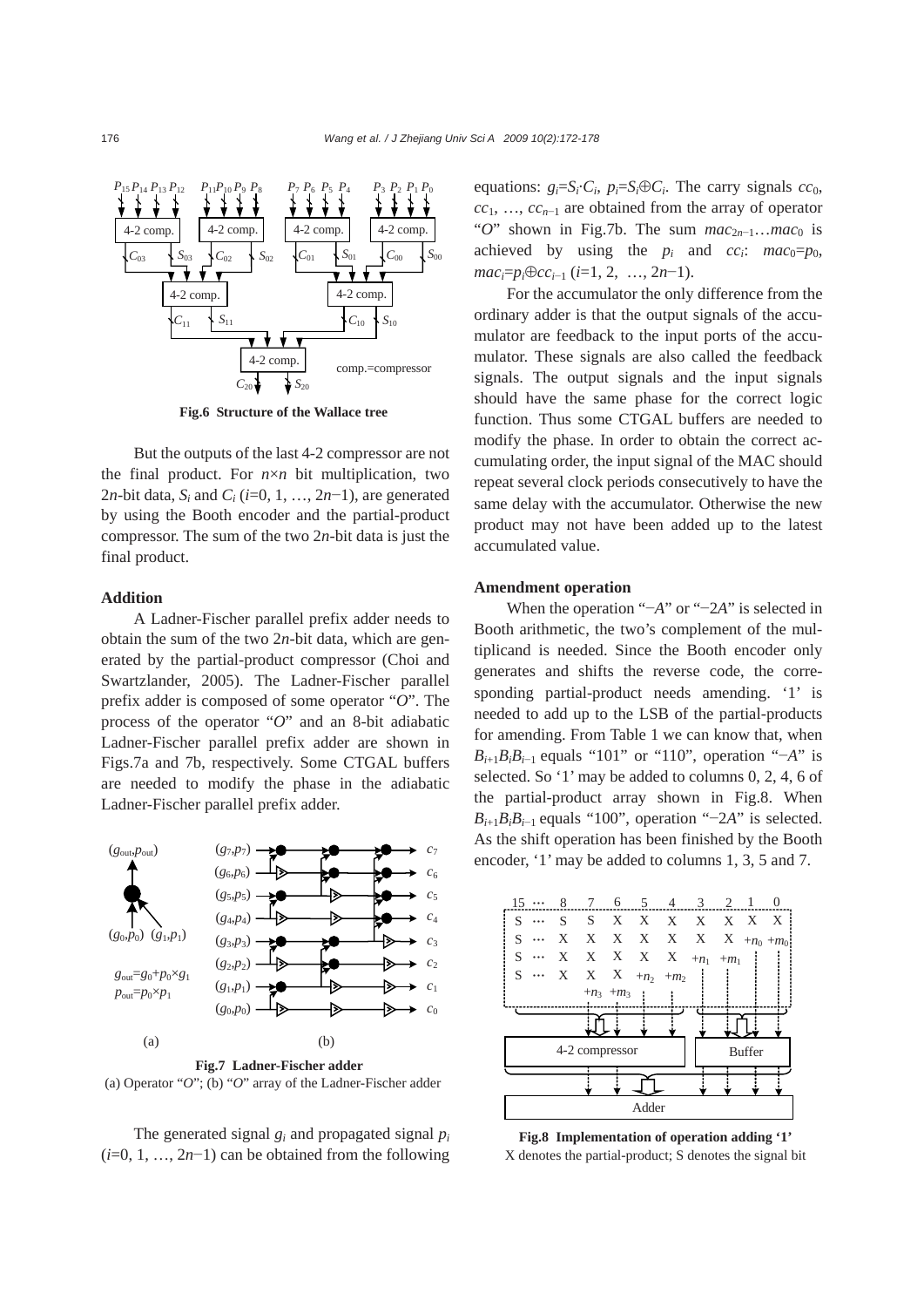Considering the two cases, we can produce amending numbers as follows:  $m_i = B_{i+1}(B_i \oplus B_{i-1}),$  $n_i = B_{i+1} \overline{B}_{i} \overline{B}_{i-1}$  (*i*=0, 2, 4, 6). The  $m_i$  is added to columns 0, 2, 4, 6 respectively, while the  $n_i$  is added to columns 1, 3, 5, 7 respectively. The partial-product, which needs to be amended, is corresponding to only one operation, "−*A*" or "−2*A*". Thus at most one of the two amending numbers  $m_i$  and  $n_i$  is equal to '1'. When the two amending numbers are both equal to '0', the operation may be "+*A*", "+2*A*" or "+0". So the corresponding partial-product does not need amending.

From columns 0 to 3, there are only one or two items of data in each column. So the 4-2 compressor is not needed in the four columns. The data in each column are directly propagated to the adder of the multiplier. The amendment operations in these columns are also implemented in the adder. From the 4th column to the most significant column, 4-2 compressors are needed in each column. The 4th and 5th columns both have three items of data, but the 4-2 compressor can compress four items of data. So the amending numbers can be seen as one of the input data of the 4-2 compressor in these two columns. The 6th and 7th columns both have four items of data, thus the amendment operations in these two columns are also implemented in the adder.

For the amendment operations in the adder, columns 0 and 1 both have one item of data. The amending numbers can be seen as one of the input data of the adder in these two columns. But columns 2, 3, 6, 7 all have two data items in each column and no input channel can be used in the adder. The generated signal  $g_i$  and the propagated signal  $p_i$  need redesigning. Let  $q$  denote the amending number, and the new  $g_i$ ,  $p_i$ can be obtained by using the Karnaugh diagram: *gi=*   $S_iC_i+qC_i+qS_i$ ,  $p_i = S_i \overline{\oplus} C_i \overline{\oplus} q$  (*i*=2, 3, 6, 7; *q*=*m<sub>i</sub>*, *n<sub>i</sub>*).

From the above analysis, we can see that the Booth encoder does not individually finish the subtraction operation, and that the structural complexity of the Booth encoder is reduced. But the partial-products need amending when doing subtraction in the Booth encoder. In order to amend the partialproducts generated by the Booth encoder, we use the empty input channels of the 4-2 compressor and the adder. If there are no empty input channels, some of the generated signal  $g_i$  and the propagated signal  $p_i$  in the adder are redesigned to amend the partialproducts. Thereby, the adiabatic two's complement MAC based on CTGAL is achieved.

## SIMULATION AND ANALYSIS

Using the parameters of a TSMC 0.25-μm CMOS device, a 4×4 adiabatic two's complement MAC with 16-bit accumulator is simulated as an example by the computer. Let a negative number *A*=1010 (−6 in decimal) and a positive number *B*=0110 (6 in decimal) with the accumulation sum  $mac_{15}~mac_0$ . The function simulation result is shown in Fig.9a. The *mac*<sub>15</sub>~*mac*<sup>9</sup> are not shown because they are at high voltage in 1.2 μs. The product is in the format of two's complement. As the delay of the 16-bit accumulator is three clock periods, the input signals repeat three clock periods. The simulation result indicates that the designed circuit has the correct logic function.



**Fig.9 MAC simulation result**  (a) Functional simulation wave; (b) Energy consumption